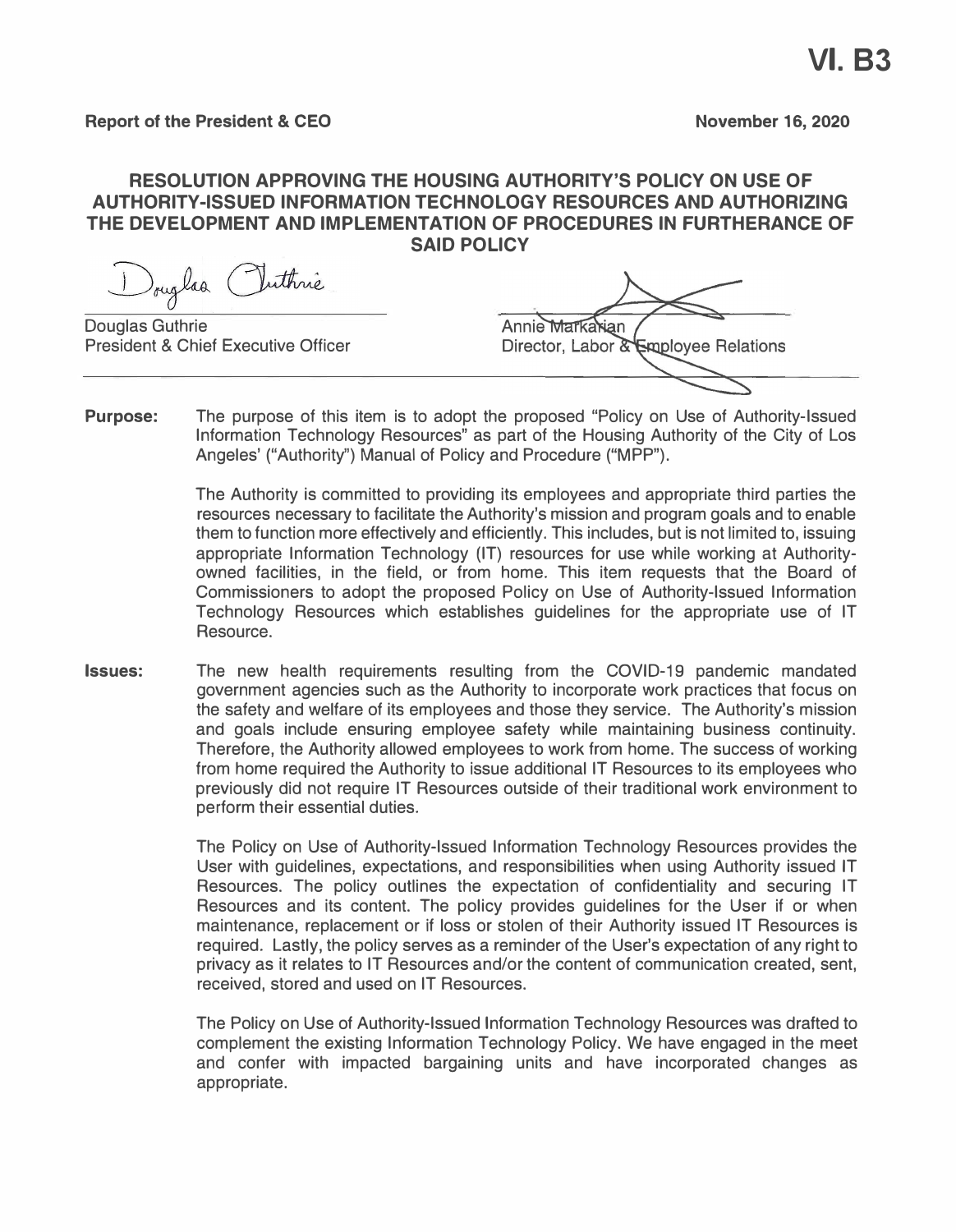- Vision Plan: The proposed Policy on Use of Authority-Issued Information Technology Resources supports all four core principals of the Authority's vision plan by providing necessary guidelines to those who perform the Authority's mission and program goals using IT Resources.
- **Funding:** Not applicable

**Environmental Review: Not applicable** 

Section 3: Not Applicable

#### **Attachments:**

- 1. Proposed Policy on Use of Authority-Issued Information Technology **Resources**
- 2. Information Technology Policy Chapter 126
- 3. Resolution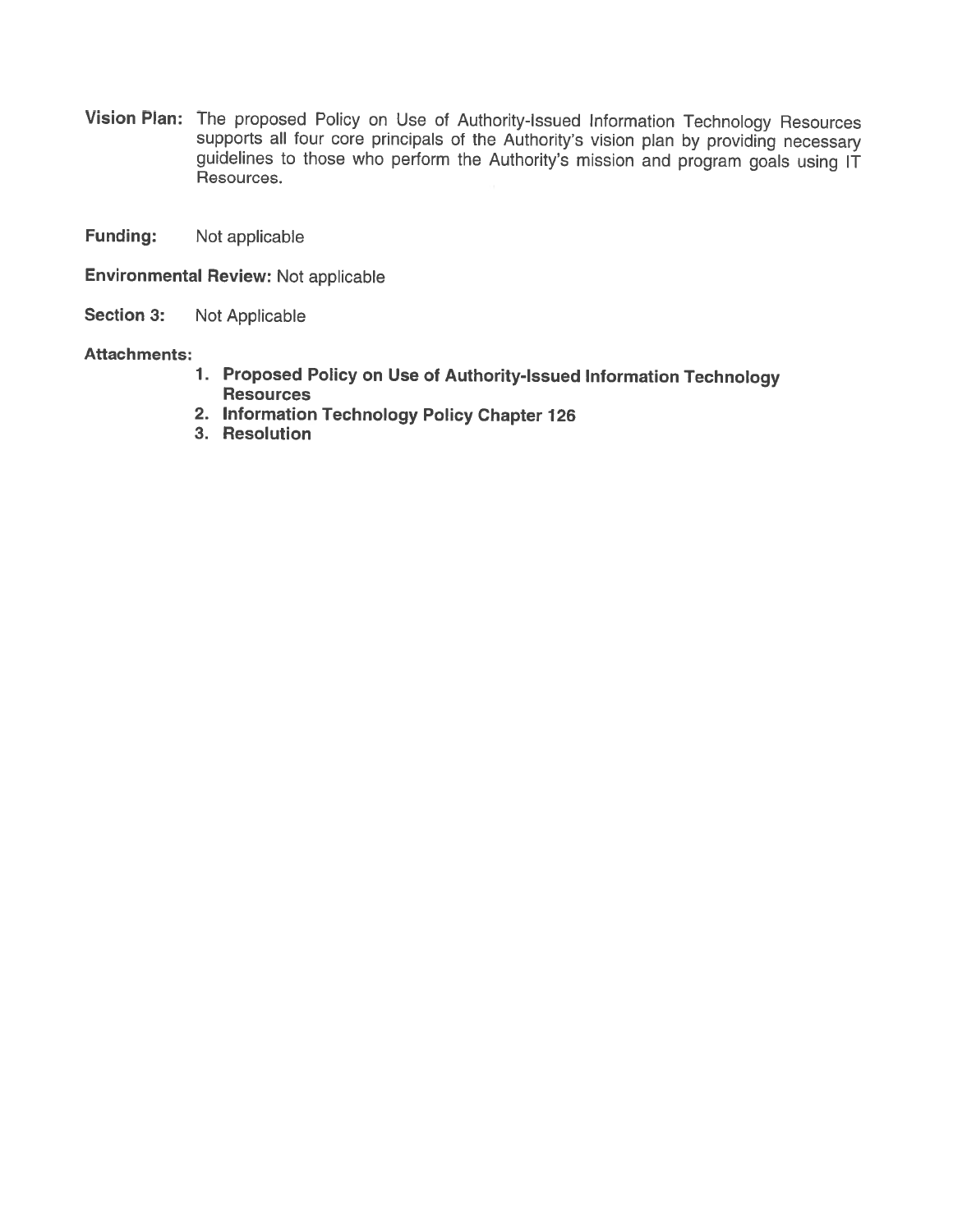**RESOLUTION NO.** 

## RESOLUTION APPROVING THE HOUSING AUTHORITY'S POLICY ON USE OF AUTHORITY-ISSUED INFORMATION TECHNOLOGY RESOURCES AND AUTHORIZING THE DEVELOPMENT AND IMPLEMENTATION OF PROCEDURES IN FURTHERANCE OF **SAID POLICY**

WHEREAS, for the reasons set forth in the Board report presented to the Board of Commissioners at its meeting held this date, it is in the best interest of the Authority to adopt the proposed "Policy on Use of Authority-Issued Information Technology Resources", which provides quidelines, expectations and responsibilities for Authority issued IT Resources usage.

NOW, THEREFORE, BE IT RESOLVED that the Board of Commissioners approve the attached "Policy on Use of Authority-Issued Information Technology Resources" and authorizes the development and implementation of procedures to be approved by the President and CEO in furtherance of said Policy, as needed.

BE IT FURTHER RESOLVED that this Resolution shall take effect immediately.

APPROVED AS TO FORM: **JAMES JOHNSON** 

**HOUSING AUTHORITY OF THE CITY OF LOS ANGELES** 

 $BY:$ 

General Counsel

Chairperson Ben Besley

DATE ADOPTED: \_\_\_\_\_\_\_\_\_\_\_\_\_\_\_\_\_\_\_\_\_\_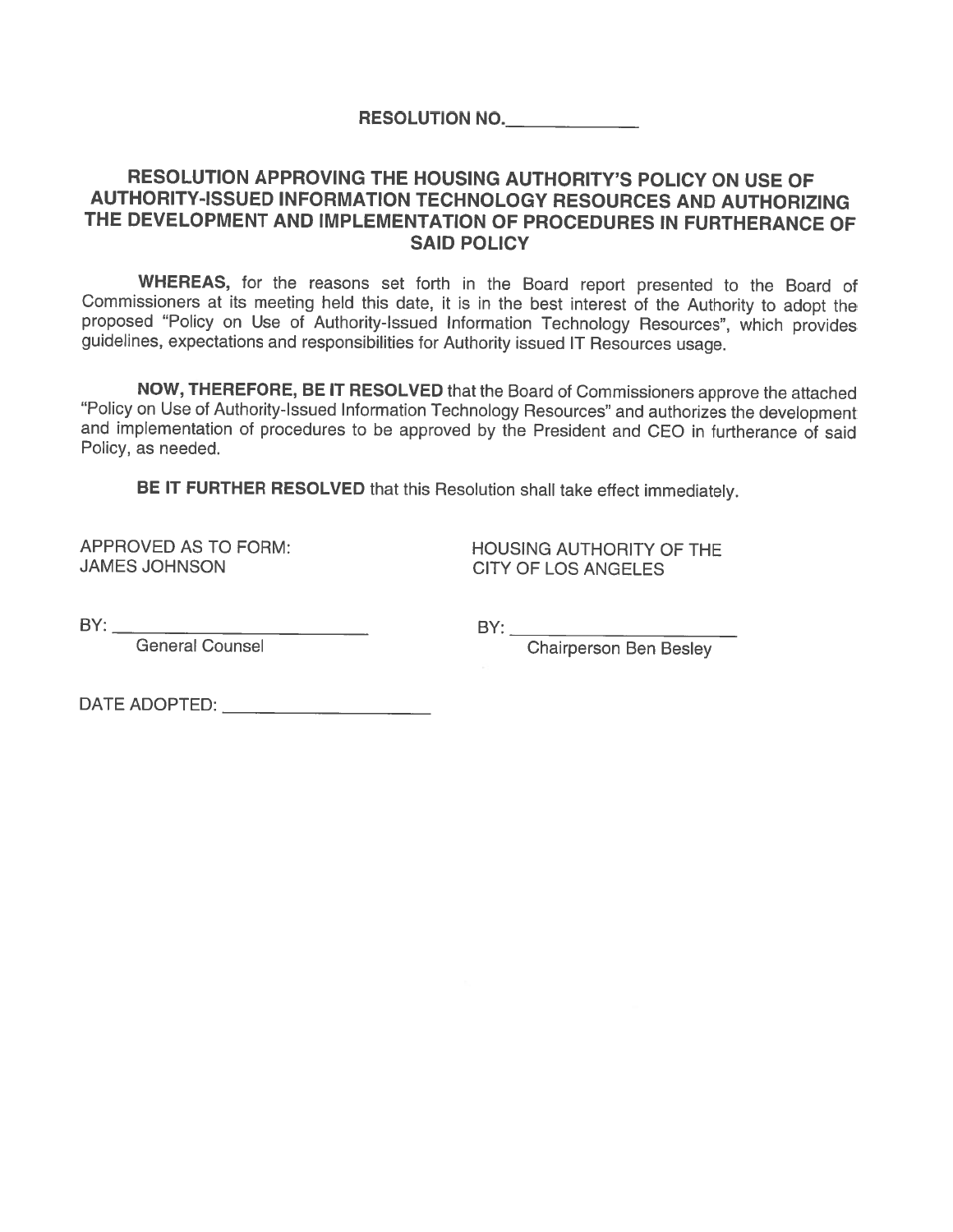## **Policy on Use of Authority-Issued Information Technology Resources**

This Chapter sets forth the policy of the Housing Authority of the City of Los Angeles (the "Authority") relating to the Use of Authority-Issued Information Technology Resources ("Policy").

#### **I. Purpose & Applicability**

- A. The Authority is committed to providing its Employees and appropriate Third Parties the resources necessary to facilitate the Authority's mission and program goals and to enable them to function more effectively and efficiently. This includes, but is not limited to, issuing appropriate Information Technology (IT) resources (as that term is defined herein) for use while working at Authorityowned facilities, in the field, or from home. The purpose of this Policy is to establish guidelines for the appropriate use of IT Resources in such scenarios.
- B. This Policy applies to all Users of IT Resources.

#### **II. Definitions**

- A. **Third Party**  Any individual, business, or other entity that is not an Authority Employee but is authorized to receive and utilize IT Resources.
- B. **Email** A system for sending multimedia and text-based messages from one individual to another via telecommunications links between computers or terminals using dedicated software. E-mail is also known as Electronic Mail.
- C. **Employee** Persons employed by the Authority.
- D. **IT Devices** IT Devices consist of Authority-owned devices, including, but not limited to, desk top computers, laptops, mobile devices, smartphones and tablets.
- E. **IT Resources** IT Resources consist of Authority-owned computers, hardware, software, and telecommunication devices and services that allow for the creation, sharing, and storage of electronic files, e-mails and data. IT Resources is a collective term that include IT Devices, software (i.e., databases, applications), and internet-based services.
- F. **Malware** Harmful executable programs such as computer viruses, computer worms, Trojans or spyware.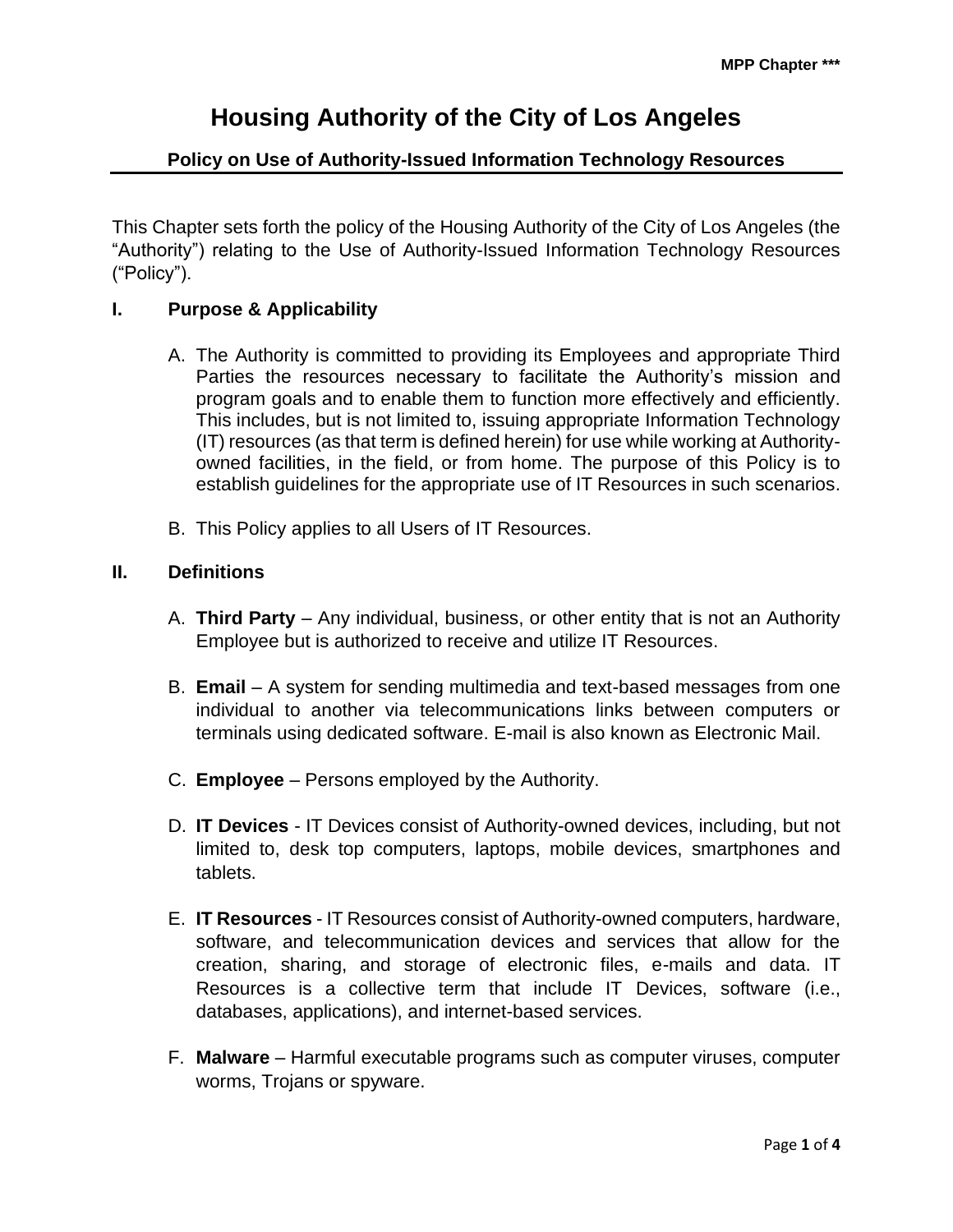## **Policy on Use of Authority-Issued Information Technology Resources**

- G. **P.I.I.** Information that can be used (either alone or in combination with other information) to identify, contact or locate a unique person. Examples include, but are not limited to, name, social security number, address, birth date, telephone number, and account numbers. P.I.I. is also known as Personal Identifiable Information.
- H. **Sensitive P.I.I.** P.I.I. which if lost, compromised, or disclosed without authorization, could result in substantial harm, embarrassment, inconvenience, or unfairness to an individual. Sensitive P.I.I. is also known as Sensitive Personal Identifiable Information.
- I. **User** An authorized Employee or Third Party who has been issued IT Resources.

#### **III. User Responsibilities**

At all times, Users of Authority IT Resources are expected to comply with the following:

- A. Adhere to the Authority's rules and procedures set forth in *Information Technology Policy* and *Information Technology Procedures (collectively, the "IT Policy and Procedures").*
- B. Exercise appropriate responsibility, caution, and reasonable security measures in their usage, storage and transport of IT Devices to avoid loss, damage or theft. If IT Devices are lost or stolen, the User must notify their department head as soon as possible. The User may be required to file a police report and submit a proof of filing to their department head for the Authority's records.
- C. Limit usage of Authority IT Resources for Authority business-related purposes. Personal use of the Authority's IT Resources is restricted in accordance to the IT Policy, Section X. - Unauthorized Usage of the Authority's IT Resources. Usage by individuals who are not authorized Users is strictly prohibited.
- D. Refrain from using or duplicating Authority-licensed software for non-Authority related business.
- E. Refrain from tampering with or removing any identification labels or asset tags that are attached to or displayed on IT Resources.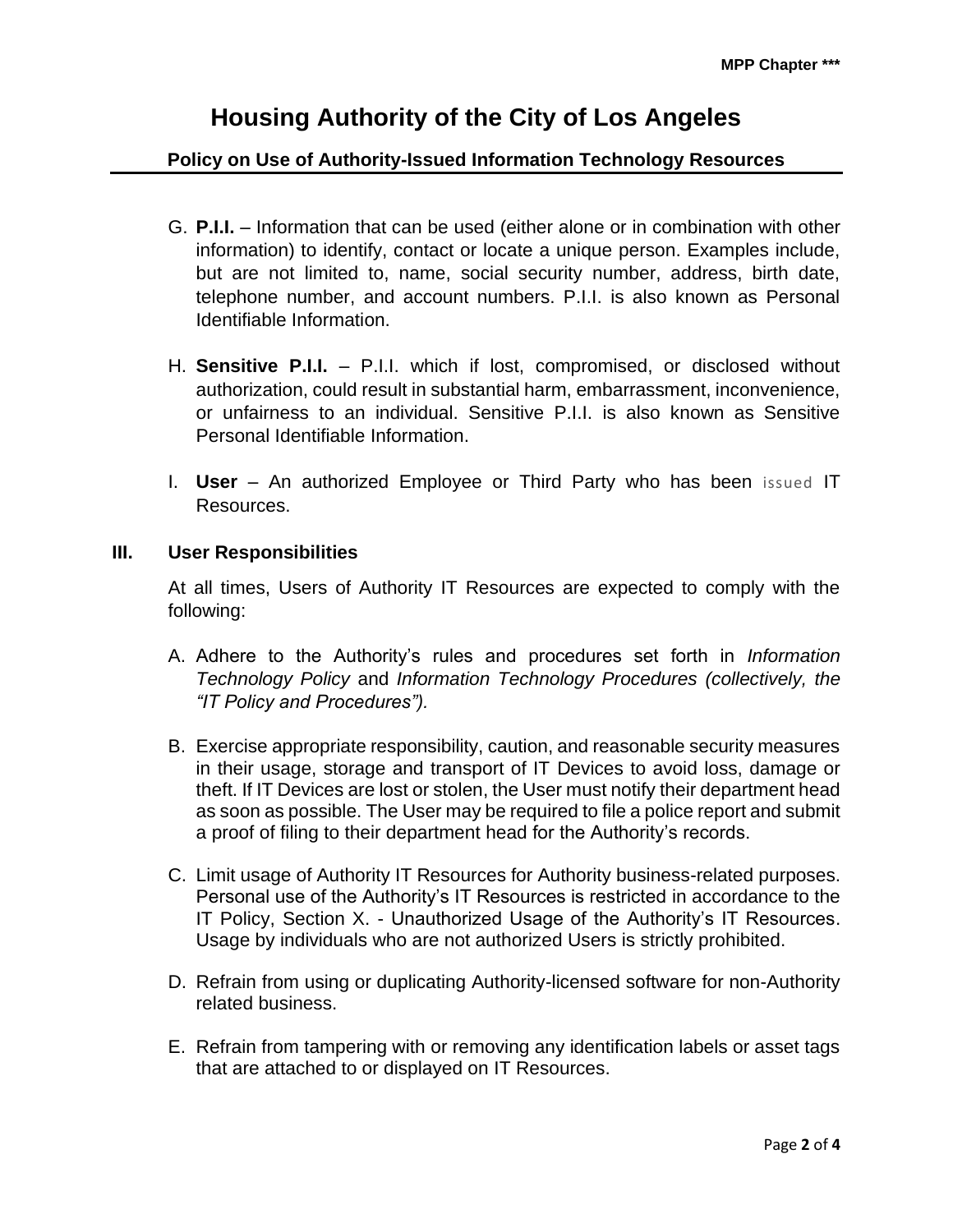## **Policy on Use of Authority-Issued Information Technology Resources**

#### **IV. Security & Confidentiality**

Users must safeguard and protect P.I.I and Sensitive P.I.I. stored on IT Resources from unauthorized disclosure and all files, records, correspondence and other Authority related business materials stored upon IT Resources against misuse, destruction or loss.

#### **V. Issuance, Maintenance, Replacement and Return of Authority IT Resources**

- A. Issuance of IT Resources is based on Authority budget and operational needs.
- B. Release of IT Resources to Users may be conditioned upon User execution of a certification of receipt or other appropriate form(s) evidencing the User has taken possession of the IT Resource and is aware of the User's responsibilities under this Policy.
- C. All maintenance on IT Resources will be performed by authorized person at the Authority's expense.
- D. IT Resources shall remain Authority property and shall be returned to the Authority upon completion of special projects, transfer to other departments, separation, or upon request.
- E. At the discretion of the department head, and where the Authority's business needs and budget permit, IT Resources that are lost, stolen or damaged may be repaired or replaced at the Authority's expense. Employees shall not be required to pay for repair or replacement of lost, stolen or damaged IT Resources.

#### **VI. No Expectation of Privacy**

Consistent with the IT Policy, Users should not expect any right to privacy as it relates to IT Resources and/or the content of communication created, sent, received, stored and used on IT Resources.

A. The Authority's IT Resources, whether used entirely or partially on the Authority's premises, should remain accessible to the Authority and, to the maximum extent permitted by law, will remain the sole and exclusive property of the Authority.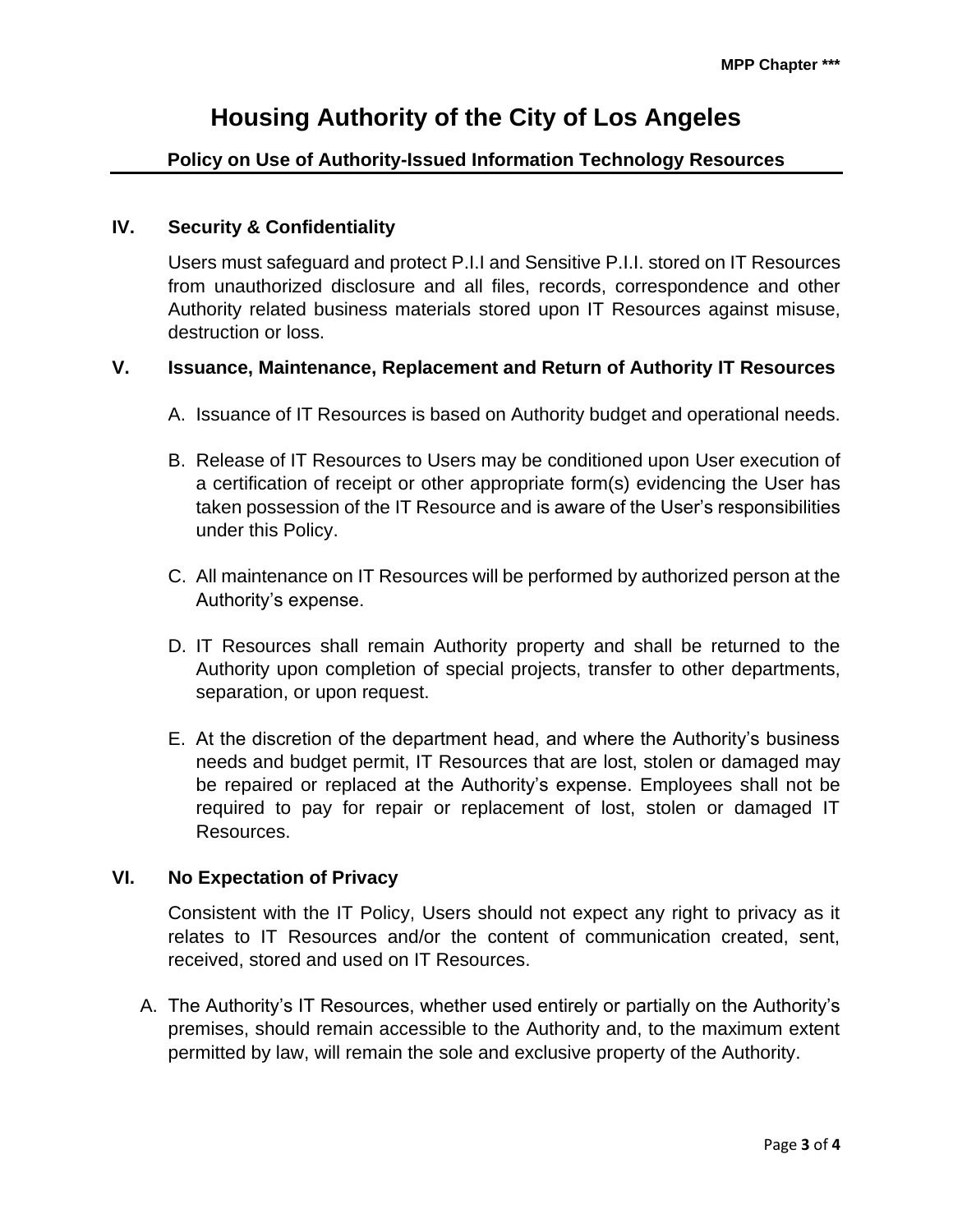## **Policy on Use of Authority-Issued Information Technology Resources**

- B. Users shall not maintain an expectation of privacy with respect to information created with, transmitted over, received by, or stored in any of the Authority's IT Resources. The Authority retains the right to gain access to any information created with, received by, transmitted by, or stored in any of its IT Resources, at any time, either with or without the User's knowledge, consent or approval. Personal use of the Authority's IT Resources may also be subject to examination under the California Public Records Act (Government Code § 6250 et seq.)
- C. Use of the Authority's IT Resources may be monitored or recorded. Anyone using the Authority's IT Resources consents to monitoring and recording. If monitoring or direct observation reveals evidence of possible misconduct or criminal activity, such evidence may be referred to Human Resources, law enforcement or other officials for appropriate action.
- D. While the Authority reserves the right to monitor or record any activity on its IT Resources, the Authority is not obliged to monitor or record such activity.
- E. The Authority is not responsible for any adverse consequences resulting from the personal use of the Authority's IT Resources. Users waive any claims against the Authority arising from their personal use of the Authority's IT Resources.

#### **VII. Violation of the Policy**

- A. Violation of this Policy by a User, other than an Employee, may result in loss of use of IT Resources and/or other appropriate remedial action.
- B. Violation of this Policy by an Employee may result in loss of use of IT Resources or disciplinary action in accordance with the Personnel Rules and any applicable Memorandum of Understanding.

#### **VIII. Procedures**

The President and CEO or designee has the authority to adopt any additional procedures necessary to implement or improve this Policy.

#### **IX. Amendment to the Policy**

This Policy may only be amended by the Board of Commissioners, subject to meet and confer requirements pursuant to the Meyers-Milias- Brown Act.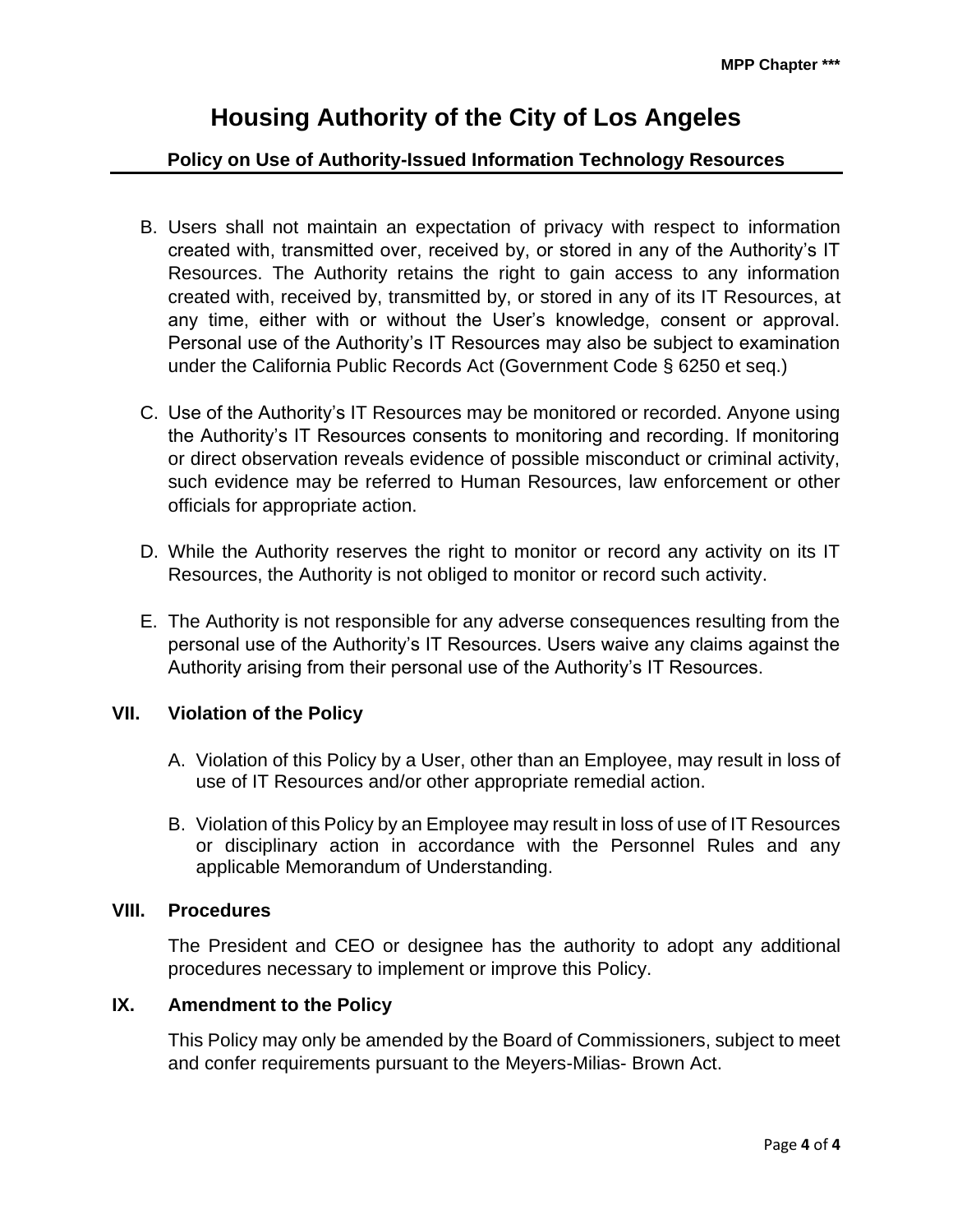This chapter sets forth the Housing Authority of the City of Los Angeles' (the "Authority") Information Technology Policy (the "Policy").

## **I. Purpose and Applicability**

- A. Information Technology enables the Authority to increase public awareness of the Authority's programs, facilitates the Authority's mission and program goals, and allows Users to carry out their duties more effectively and efficiently. The purpose of this Policy is to establish guidelines for the appropriate use of the Authority's IT Resources.
- B. This Policy applies to all Users of the Authority's IT Resources.

## **II. Definitions**

- A.  $3<sup>rd</sup>$  Party Any individual, business, or other entity that is not an Authority employee.
- B. E-mail A system for sending multimedia and text-based messages from one individual to another via telecommunications links between computers or terminals using dedicated software. E-mail is also known as Electronic Mail.
- C. Hack Breaking into or attempting to break into a network and/or server without authorized access.
- D. Information Technology Computer networks, hardware, software, and telecommunication devices and services that allows for the creation, sharing, and storage of electronic files, E-mails and data. Examples of Information Technology include, but are not limited to, computers, laptops, mobile devices, smartphones, and E-mail systems.
- E. Internet A series of globally-interconnected digital networks, communicating through a common communications (Internet Protocol) language, by which data and E-mail may be digitally exchanged in near real-time. The Internet is also known as the World Wide Web.
- F. Intranet The Authority's internal website with departmental links for employee use.
- G. ITO The Authority's Information Technology Department. ITO is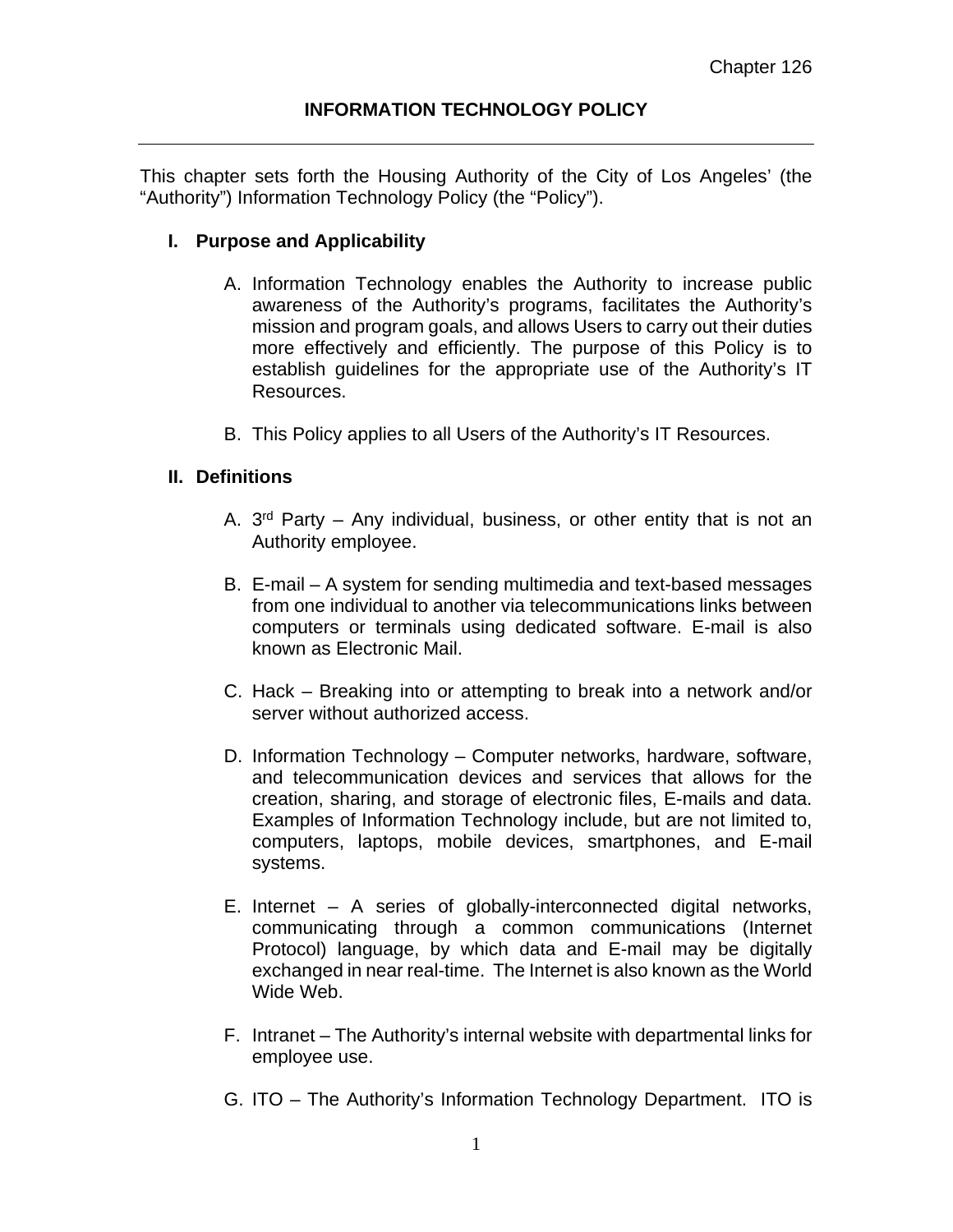also known as Information Technology Operations.

- H. IT Resources Information Technology owned, licensed, leased or otherwise used by the Authority. IT Resources is also known as Information Technology Resources.
- I. Malware Harmful executable programs such as computer viruses, computer worms, trojans or spyware.
- J. P.I.I. Information that can be used (either alone or in combination with other information) to identify, contact or locate a unique person. Examples include, but are not limited to, name, social security number, address, birth date, telephone number, and account numbers. P.I.I. is also known as Personal Identifiable Information.
- K. Portable Storage Devices Digital storage devices that can be moved between computer systems. Examples of Portable Storage Devices include, but are not limited to, thumb drives, mini drives, memory sticks, digital cameras, and digital video recorders.
- L. Retention Policy The Authority's "Record Retention & Disposition Policy" and the corresponding procedures found in Chapter 116 of the Authority's Manual of Policy and Procedure.
- M. Sensitive P.I.I. P.I.I., which if lost, compromised, or disclosed without authorization, could result in substantial harm, embarrassment, inconvenience, or unfairness to an individual. Sensitive P.I.I. is also known as Sensitive Personal Identifiable Information.
- N. Server A computer that provides services to other computers (and their users) on a network.
- O. Smartphone A wireless telephone set with special computer enabled features.
- P. Streaming Downloading compressed, bandwidth-intensive realtime audio and/or video from the Internet to a computer.
- Q. Superuser Users of the Authority's IT Resources who possess special privileges needed to administer and maintain the system. Superusers assist in the training and supervision of employees who use the Authority's IT resources. Superusers approve the levels of system access granted to employees in their respective modules. Superusers are tasked with properly documenting, monitoring,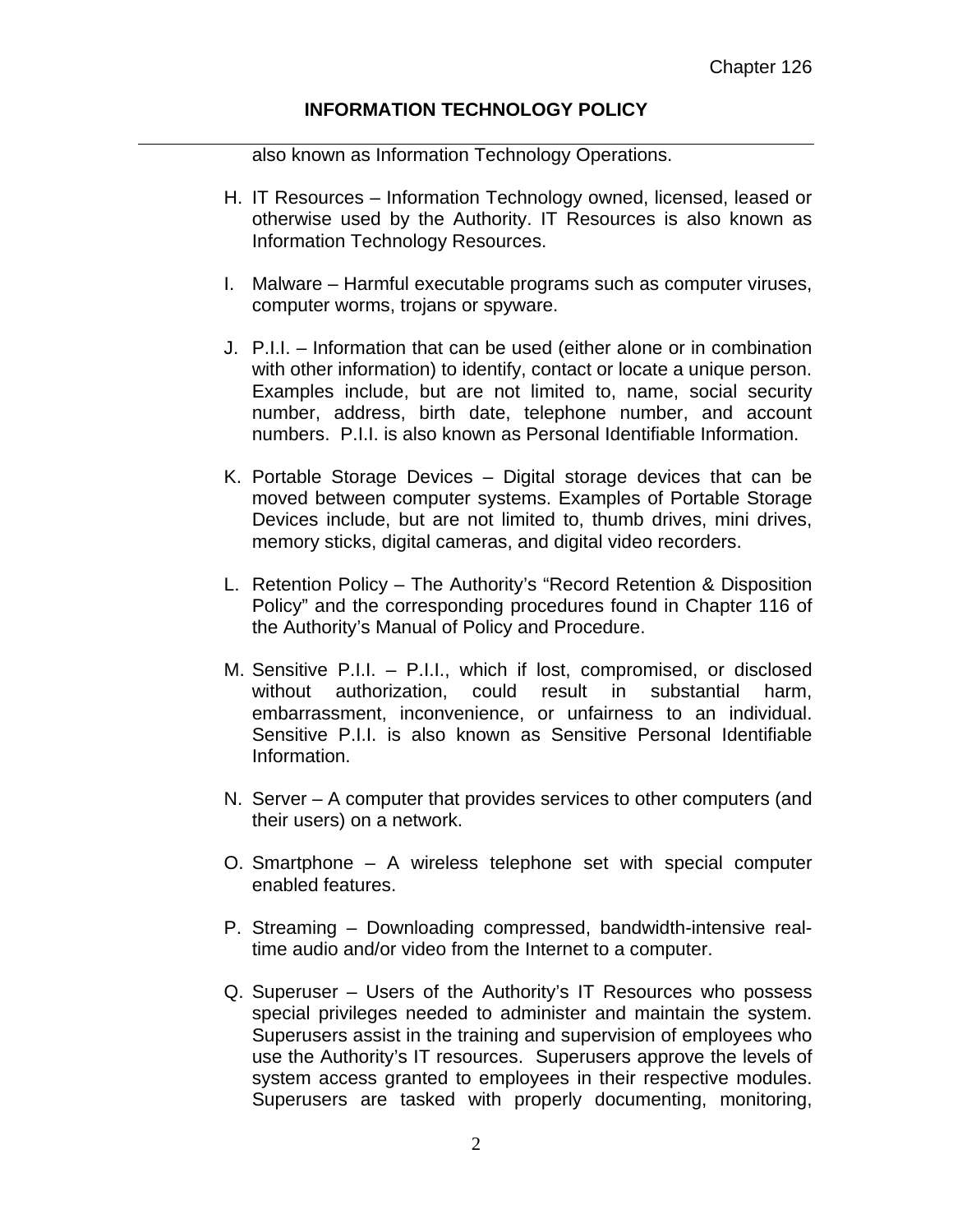testing and approving system and set-up changes to their respective modules.

R. User – An Authority employee or  $3<sup>rd</sup>$  Party who has been authorized access to the Authority's IT Resources.

#### **III. No Expectation of Privacy**

- A. The Authority's IT Resources, whether used entirely or partially on the Authority's premises, should remain accessible to the Authority and, to the maximum extent permitted by law, will remain the sole and exclusive property of the Authority.
- B. Users shall not maintain an expectation of privacy with respect to information created with, transmitted over, received by, or stored in any of the Authority's IT Resources. The Authority retains the right to gain access to any information created with, received by, transmitted by, or stored in any of its IT Resources, at any time, either with or without the User's knowledge, consent or approval. Personal use of the Authority's IT Resources may also be subject to examination under the California Public Records Act (*Government Code* § 6250 *et seq*.)
- C. Use of the Authority's IT Resources may be monitored or recorded. Anyone using the Authority's IT Resources consents to monitoring and recording. If monitoring or direct observation reveals evidence of possible misconduct or criminal activity, such evidence may be referred to Human Resources, law enforcement or other officials for appropriate action.
- D. While the Authority reserves the right to monitor or record any activity on its IT Resources, the Authority is not obliged to monitor or record such activity.
- E. The Authority is not responsible for any adverse consequences resulting from the personal use of the Authority's IT Resources. Users waive any claims against the Authority arising from their personal use of the Authority's IT Resources.

#### **IV. Administrative Privileges**

A. Superusers have administrative privileges over the Authority's IT Resources. Superusers may include ITO staff, authorized 3rd Party technical consultants working on behalf of ITO, or qualified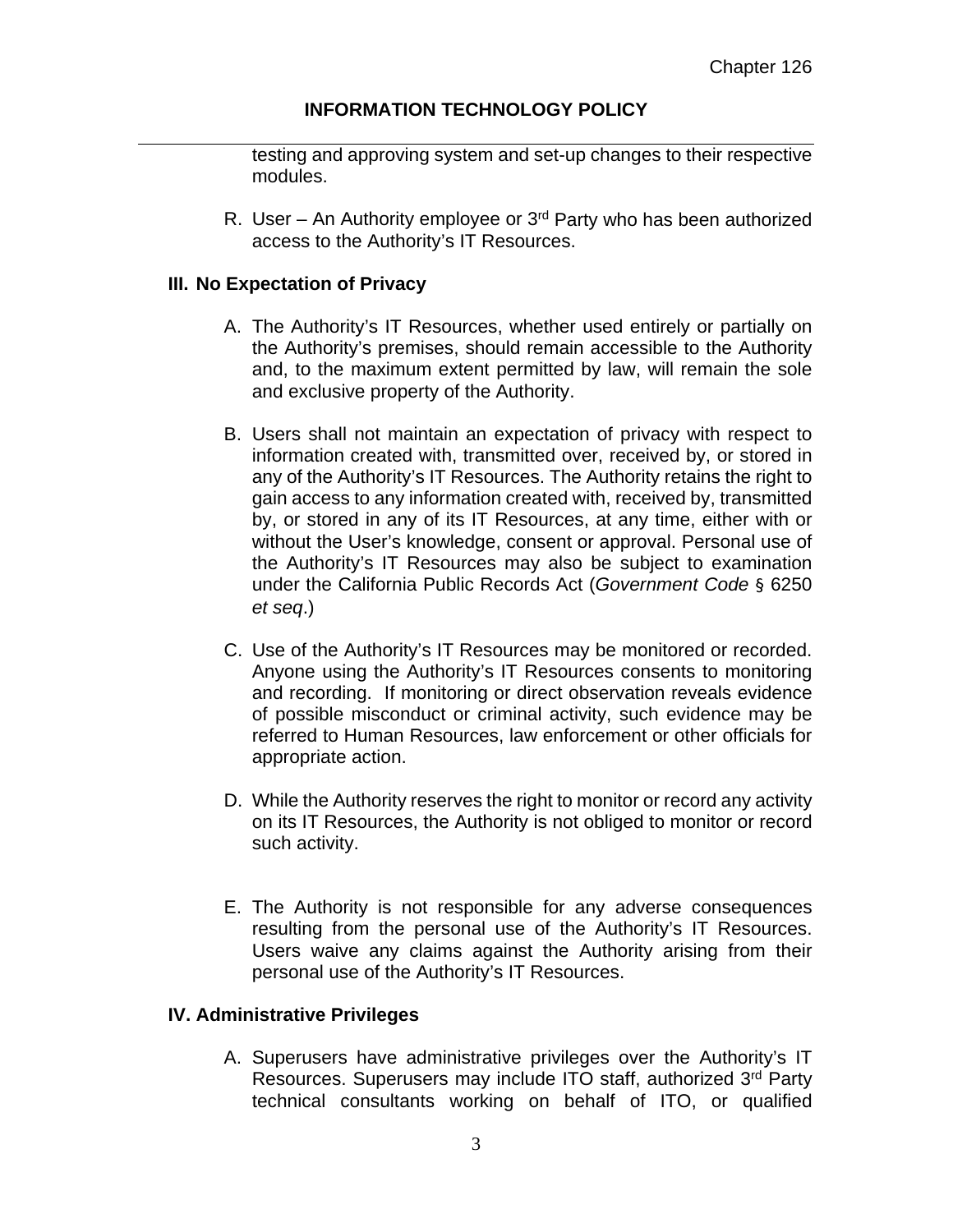individuals with a legitimate-business purpose who are expressly authorized by the Chief Executive Officer, or his or her designee.

#### **V. Procurement of Information Technology**

- A. Subject to the Authority's budget constraints and available resources, ITO management is responsible for approving the purchasing of Information Technology for the Authority's operations. Direct purchase of Information Technology by an Authority department must be pre-authorized by ITO management on a caseby-case basis. All purchases of Information Technology must comply with the Authority's Procurement Policy, as it may be amended from time to time.
- B. All agreements entered into on behalf of the Authority relating to Information Technology, including but not limited to installation, licensing, maintenance, troubleshooting, consulting, data sharing, subscriptions, web-based services, service contracts and end-user agreements, must be vetted and approved by ITO management.

#### **VI. User Access to the Authority's IT Resources**

A. Users are provided access to the Authority's IT Resources on an asneeded basis. Requests for access must be approved by a department director on behalf of the requestor and submitted to ITO in accordance with the Information Technology Procedures ("Procedures"), as may be amended from time to time.

#### **VII. User Responsibility**

- A. It is the responsibility of all Users of the Authority's IT resources to read and follow this Policy.
- B. Users are expected to exercise reasonable judgment and comply with all laws when using the Authority's IT Resources.
- C. Users are responsible for all activity performed with their individual user-IDs and passwords. User-IDs and passwords may not be utilized by anyone but the individual to whom it has been issued, except as expressly authorized in the Procedures.
- D. Users with concern regarding the security of the Authority's IT Resources should communicate them to ITO management for investigation.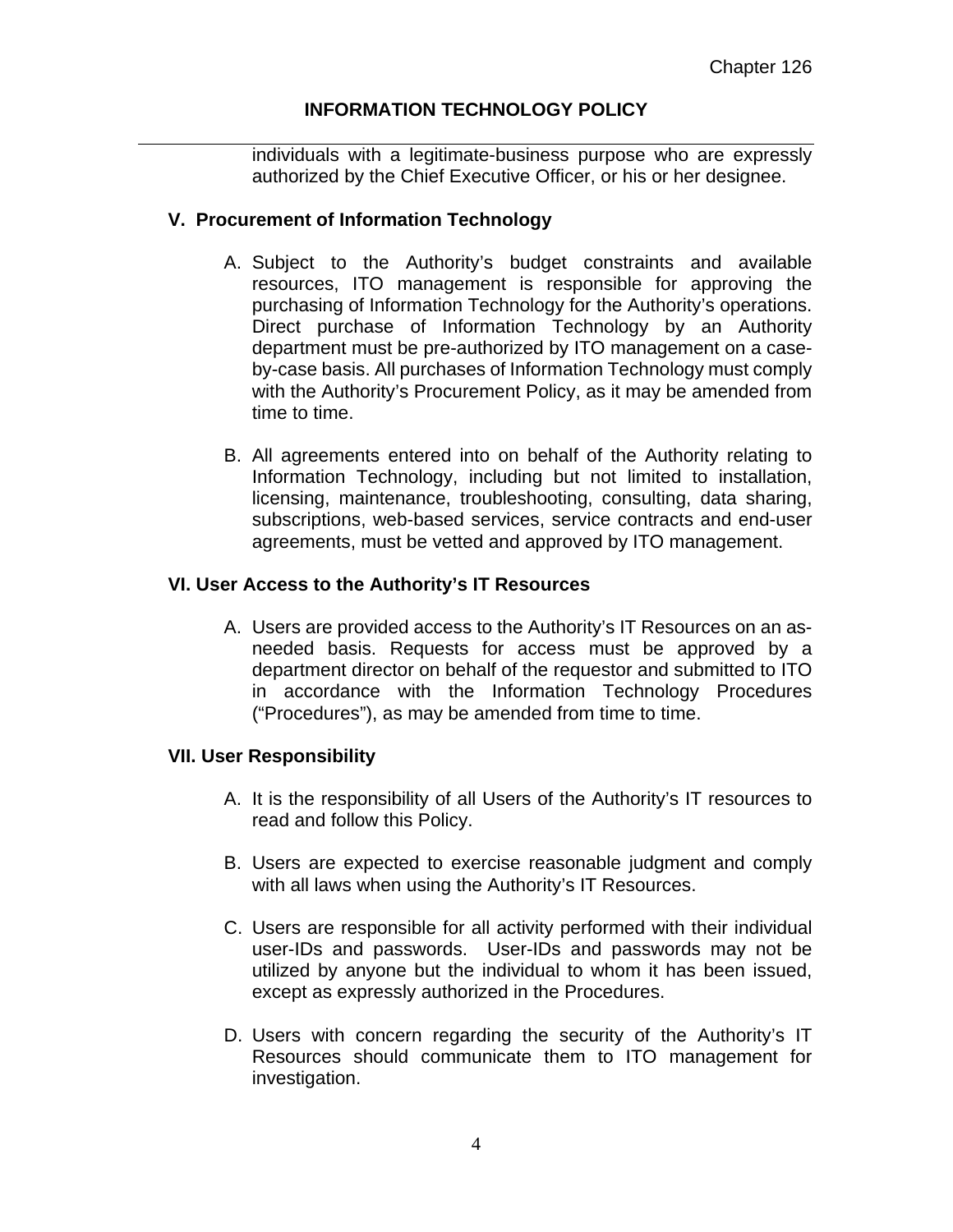E. Any changes to this policy will require employee notification.

#### **VIII. Acceptable Usage of the Authority's IT Resources**

- A. Authorized Users are encouraged to use the Authority's IT Resources to perform their work duties and further the Authority's goals and objectives. For limitations on permissible use, see Section X, below. Each User is responsible for ensuring that her or his usage is for an appropriate purpose and is conducted professionally and courteously.
- B. Due to their job responsibilities, Users may have access to confidential or proprietary information about individuals or organizations. Users who have a legitimate business reason to electronically access or disseminate Sensitive P.I.I. or other confidential or proprietary information must do so using a secure network connection and/or encryption. Users are strictly prohibited from knowingly disseminating Sensitive P.I.I. or any other confidential or proprietary information that they have access to, unless such dissemination is required by their job responsibilities or is otherwise approved in writing by their department director.
- C. Identified bargaining unit officers may utilize the Authority's IT Resources for union/association and labor-relations business, including but not limited to, the meet and confer process, memberrelated grievances, or other disciplinary matters and other workrelated membership concerns.
- D. Personal use of the Authority's IT Resources is restricted. For information on restrictions imposed, see Section X.

#### **IX. E-mail Rules and Etiquette**

- A. Users are provided Authority issued E-mail accounts to facilitate Authority related business. This includes communication with fellow employees and 3rd Parties within the context of a User's assigned responsibilities. Additionally, the Authority often delivers official communications via E-mail. As a result, employees with E-mail accounts are expected to check their E-mail in a consistent and timely manner where feasible.
- B. E-mails sent from the Authority's E-mail accounts reflect on the Authority. Users are required to be professional and courteous when composing E-mails.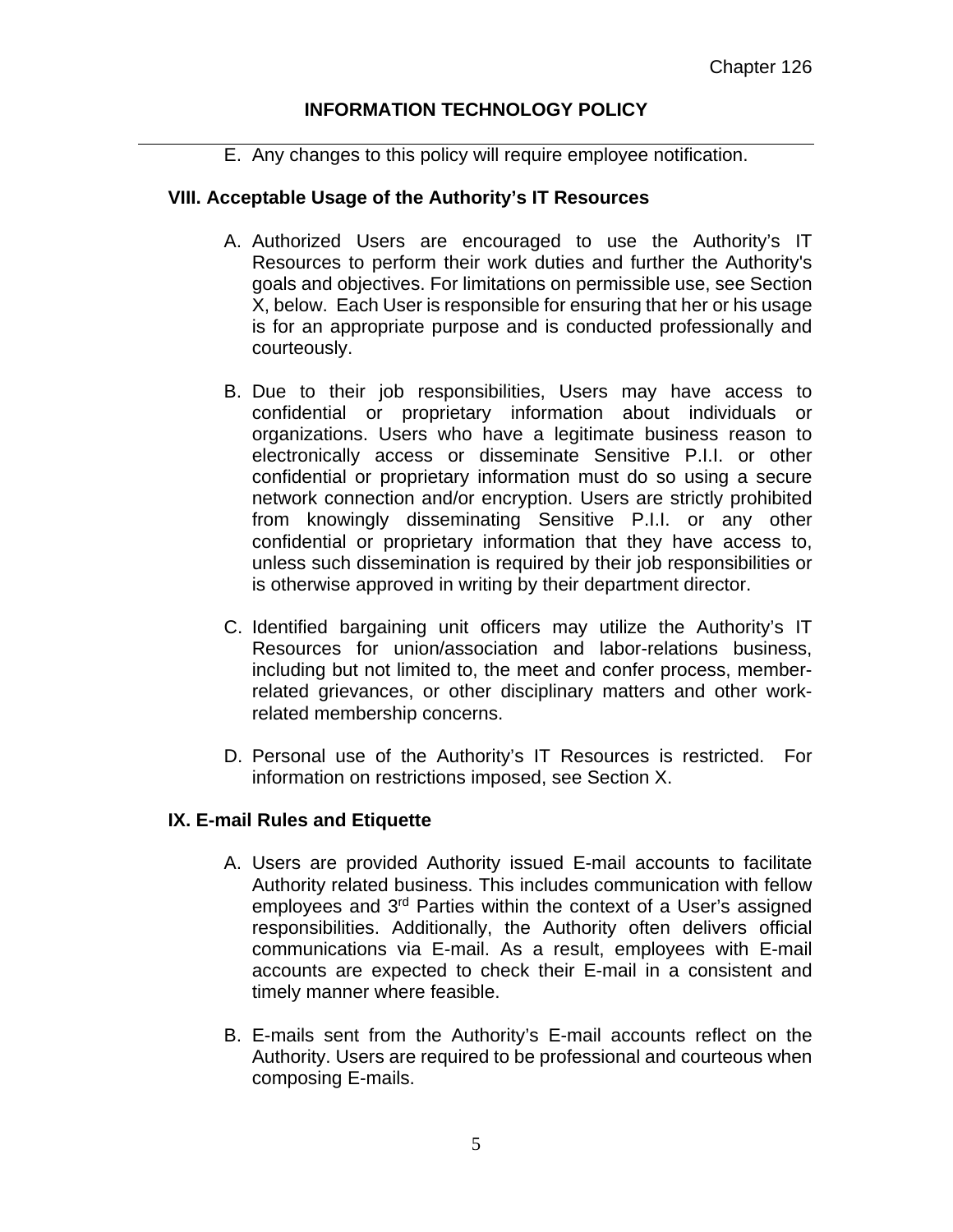- C. Personalization of Authority issued E-mail accounts could create the appearance of the Authority's endorsement of the User's private activities or beliefs. Users are not permitted to personalize their Authority issued E-mail account or corresponding signature block without authorization from their department director.
- D. E-mail use shall comply with all Authority policies, including but not limited to the Retention Policy.
- E. Authority issued E-mail accounts may not be used for illegal or unlawful purposes, including but not limited to, copyright infringement, obscenity, libel, slander, fraud, defamation, plagiarism, harassment, intimidation, forgery, impersonation, soliciting for illegal activity, and computer tampering (e.g., spreading of Malware).
- F. Users should refrain from opening E-mail attachments from unknown or unsigned sources. Note that E-mail attachments are the primary source of Malware and should be treated with utmost caution.
- G. ITO is responsible for regulating the maximum permissible size of Email attachments to ensure smooth operation of the Authority's Email systems.
- H. Confidential information, including but not limited to Sensitive P.I.I., shall not be transmitted via unsecured systems without proper encryption.
- I. Official Authority files and information contained therein, including but not limited to Sensitive P.I.I., shall not be sent to the User's personal E-mail accounts.
- J. Except for those individuals who are expressly authorized to do so, Users may not send Authority-wide E-mails.
- K. Users receiving unwanted and unsolicited E-mails shall report it to ITO. ITO will address the matter as soon as practicable.
- L. 3<sup>rd</sup> Party users are not authorized to send email on behalf of the Authority (from hacla.org or other Authority-owned domains) without approval from ITO management. This includes but is not limited to marketing, notifications, alerts, or other information.
- M. Deletion of E-mail must comply with the Retention Policy and any applicable legal hold directives. In order to manage the Authority's IT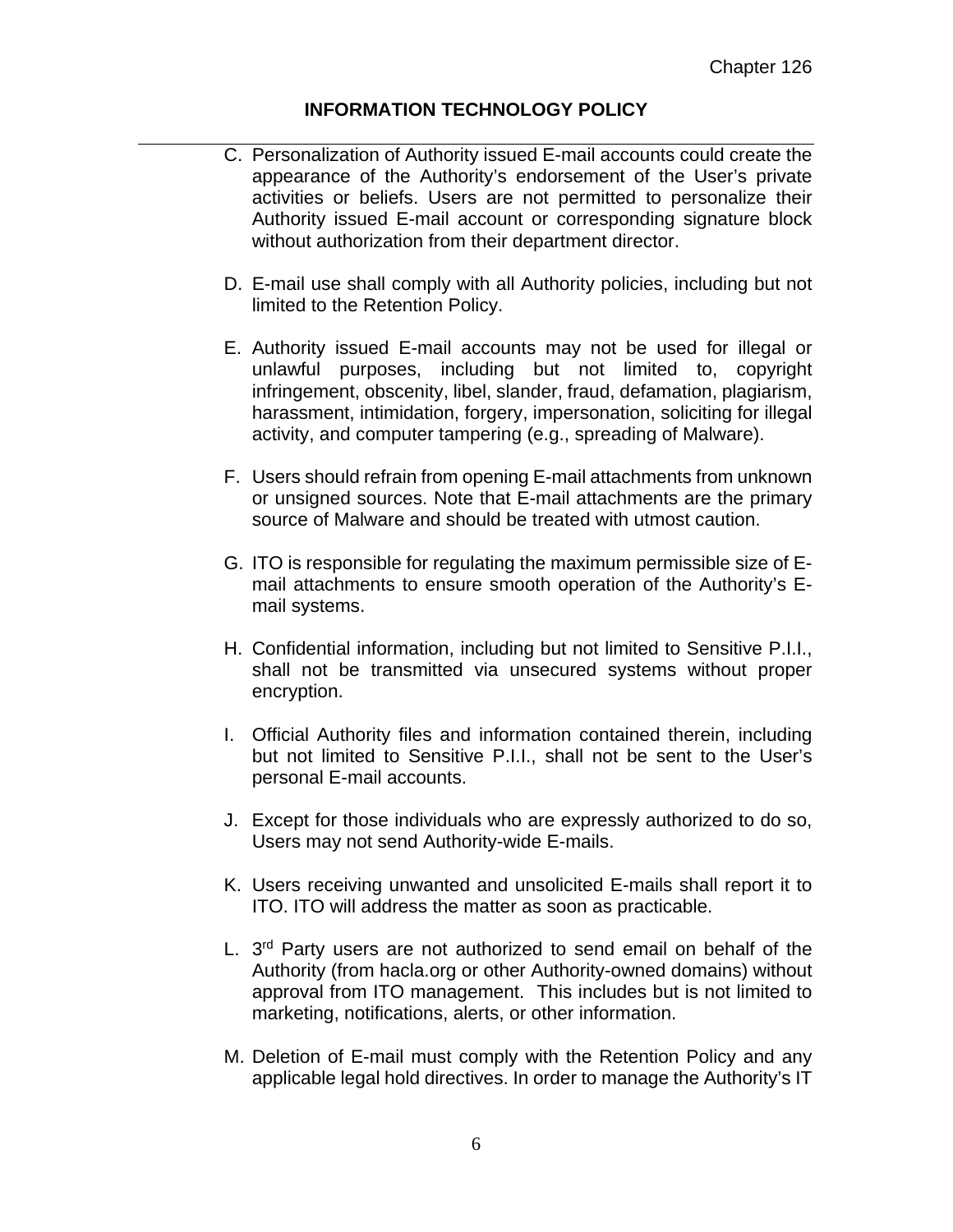Resources, the Authority may delete E-mails from the Authority's Email system without notice to the User within the retention policy limit.

N. "Bulk saving" of E-mail outside of the Outlook/Exchange email system is not permitted.

#### **X. Unauthorized Usage of the Authority's IT Resources**

Unauthorized use of the Authority's IT Resources can impact productivity, cause harm or damage to the systems, or create legal liability for the Authority. Therefore, the following restrictions are imposed on the usage of the Authority's IT Resources.

- A. Any level of personal use that interferes with an employee's work duties or productivity is not permitted.
- B. The Authority's IT Resources may not be used in a manner that interferes with the Authority's operations, except to the extent authorized in order to conduct Authority business. This includes, but is not limited to, streaming, unauthorized destruction or movement of data, or downloading or sending large personal files.
- C. Users may not connect, attach, or plug their personal electronic devices or Portable Storage Devices to the Authority's network or WiFi. This includes, but is not limited, to personal Smartphones, thumb-drives, laptops or tablets.
- D. The Authority's IT Resources may not be used in a manner that will result in charges or expenses that are not related to the Authority's operations. Examples of non-permissible charges and expenses include, but are not limited to, non-business related long-distance phone calls and printing/copying personal documents using the Authority's printers/copiers.
- E. Access to audio and video streaming websites and services are restricted on the Authority's servers. Users are not permitted to stream audio or video using the Authority's IT Resources except for work-related reasons. Restricted websites include, but are not limited to, websites and services like Netflix, Pandora, YouTube and Hulu. Access may be granted as-needed only for Authority-related business.
- F. Users may not store or save non-work related music or videos on the Authority's IT Resources.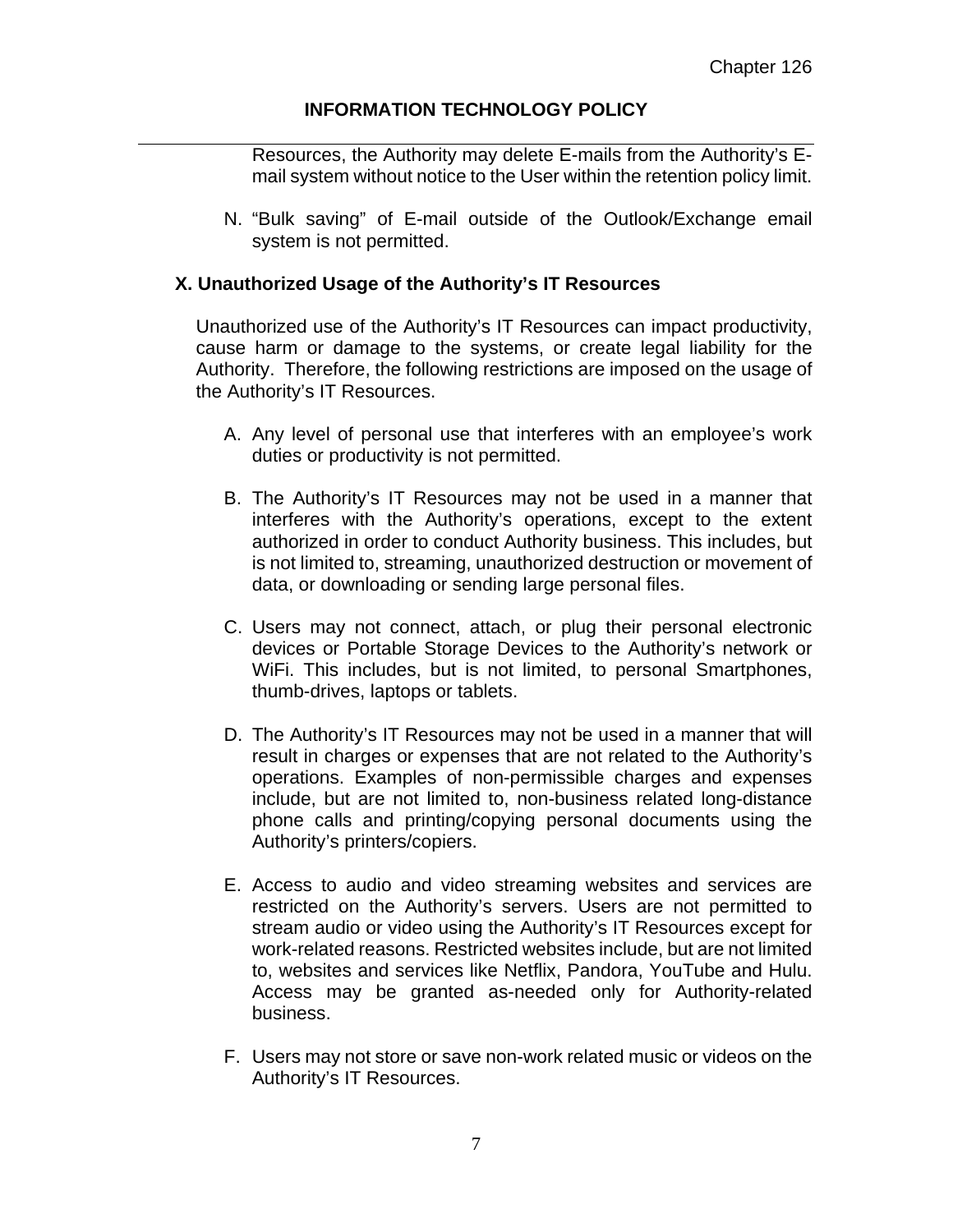- G. Access to social media websites is restricted on the Authority's servers. Users may not access social media websites using the Authority's IT Resources except for work-related reasons. These include, but are not limited to, Facebook, Twitter, Instagram and Tumblr. Access may be granted as-needed only for Authority related business.
- H. The Authority's IT Resources may not be used to engage in online gaming, gambling or advertising (spamming). Access to gaming, gambling or related websites is prohibited.
- I. The Authority's IT Resources may not be used to pursue private commercial business activities or profit-making ventures. This includes, but is not limited to, operating a business, pursing non-HACLA employment activities or opportunities, or engaging in any other form of compensable outside employment.
- J. The Authority's IT Resources may not be used in a manner that violates the Authority's Conflict of Interest Policy, as it may be amended from time to time. This includes, but is not limited to, using the Authority's IT Resources to engage in direct or indirect lobbying, matters directed toward the success or failure of a political party/candidate, or in activity in support of political fundraising.
- K. The Authority's IT Resources may not be used in a manner that violates the Authority's Anti-Harassment Policy or promotes violence. This includes, but is not limited to, creation, downloading, viewing, storage, copying, or transmission of discriminatory, derogatory, bullying, or sexually explicit material. (In certain circumstances, such as during an administrative investigation, this activity may be work-related and authorized.)
- L. The Authority's IT Resources may not be used in a manner that improperly or unlawfully infringes on the intellectual property rights of 3rd Parties. This includes, but is not limited to, unauthorized copying, storing and/or sharing of software or data, including but not limited to peer-to-peer file sharing.
- M. The Authority's IT Resources may not be used to hack, gain unauthorized access to, interfere with, or alter the Authority's or 3rd Party's networks or systems. Users shall not attempt to enter any server, workstation or computer (with or without) Internet access without prior authorization.
- N. The Authority's IT Resources may not be used in such a manner that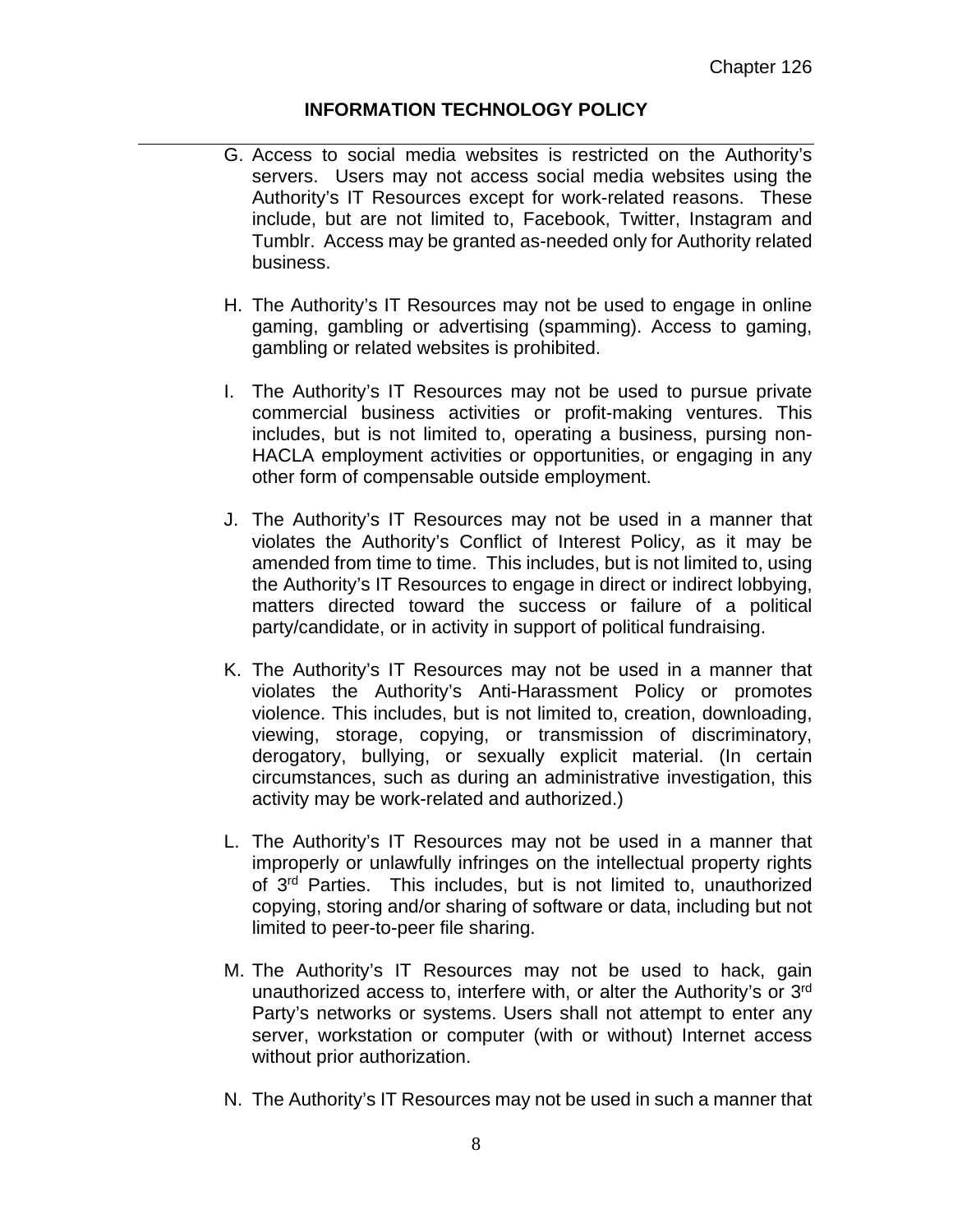may give the false impression that an individual's otherwise personal communication is authorized by the Authority.

- O. The Authority's IT Resources may not be used to engage in unauthorized charitable fundraising or solicitation of volunteers for fundraising.
- P. The Authority's IT Resources may not be used in such a manner that introduces Malware into the Authority's or 3rd Party's network or systems.
- Q. Users may not move, alter or replace the Authority's IT Resources without authorization from ITO management.
- R. The Authority's IT Resources may not be used to engage in any activity that would violate any laws or Authority policies, including but not limited to the Personnel Rules.

Employees with questions regarding the appropriateness of their use of the Authority's IT Resources should contact their department director. All administrative, design, and technical questions regarding the Authority's IT Resources shall be directed to a member of ITO management.

#### **XI. Maintenance**

A. The Authority's IT Resources are to be maintained and administered by ITO.

#### **XII. Applicable Laws**

 A. This Policy is intended to be administered in accordance with all applicable laws, including but not limited to the following:

 1. Federal Information Security Management Act ("FISMA"), 44 U.S.C. § 3541, *et seq.*;

 2. Federal Electronic Communications Privacy Act ("ECPA"), 18 U.S.C. § 2510 *et seq*.;

 3. The Computer Fraud and Abuse Act, ("CFAA") 18 U.S.C. § 1030;

 4. The California Public Records Act ("CPRA") California Government Code § 6250 *et seq*.;